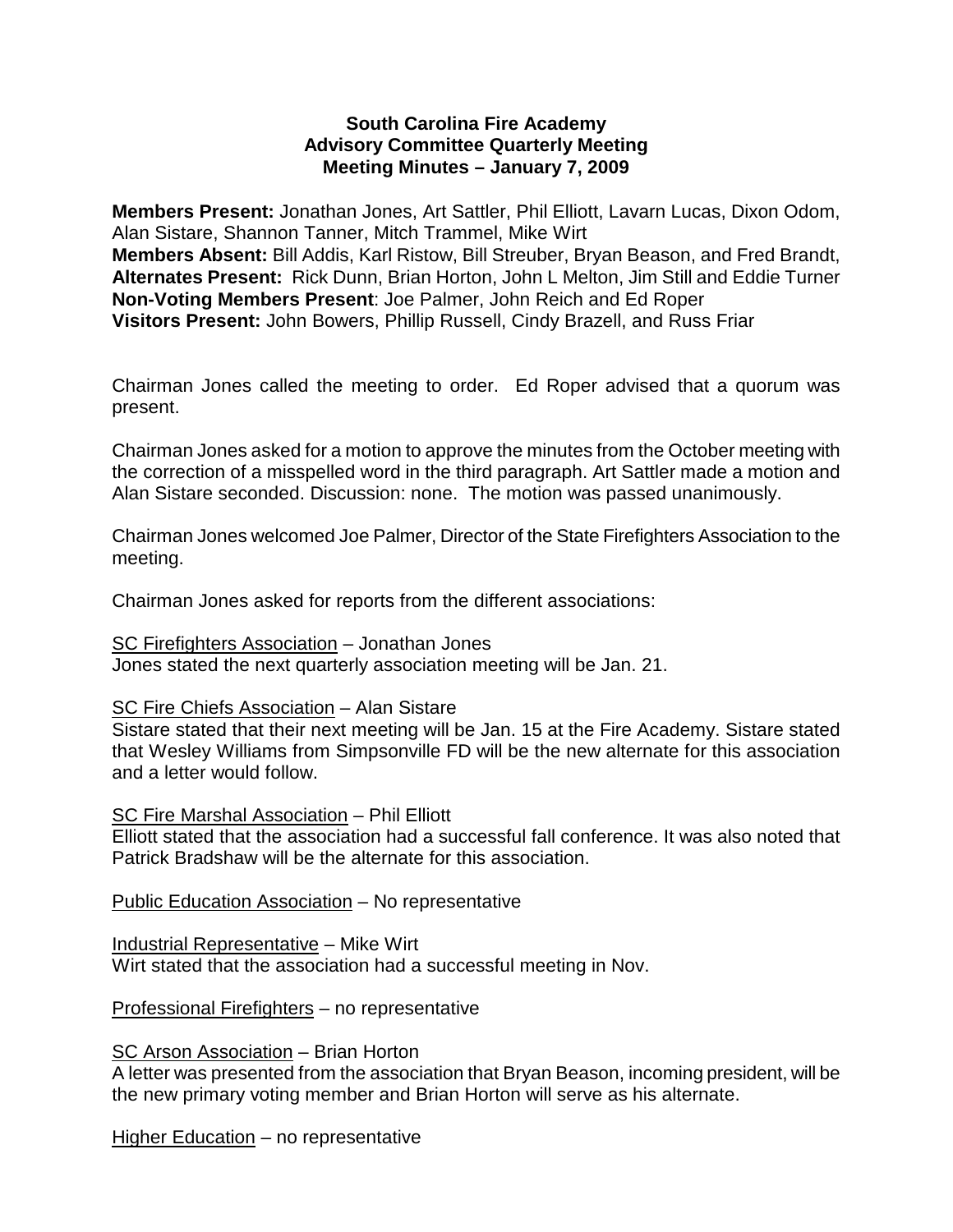# SC Society of Fire Service Instructors – Art Sattler

Their next annual conference will be Feb.  $6 - 8$ , 2009 at the Fire Academy.

# **Standing committee reports**

Curriculum – Eddie Turner Deferred to Russ Friar's report.

Program Delivery – no rep

Curriculum Report – Russ Friar Friar handed out and reviewed the curriculum section report.

# Superintendent's Report – Ed Roper

Roper stated that the good news was that so far there have been no budget constraints on the agency. LLR is the only agency who has not had to RIF employees yet. The budget is tight however because of so many course deliveries. The bad news is that while we are able to cover courses advertised in our catalog, we need to slow down on requested and training-in-house courses. Our industrial training business has dropped and we expect to see municipal training to slow down. Roper encourages chiefs to look ahead at courses they want offered in the next catalog supplement.

Roper handed out and reviewed the regional report. Roper stated that Keith Minick's slot as the region 7 coordinator in Newberry will be filled since he became chief of the Newberry City FD.

Resident Training – Phillip Russell Russell handed out and reviewed the resident training report.

# Division update - John Reich

Reich noted that the amount of fire deaths in SC has increased to 75 people so far this year. In 2007, the state only had 60 deaths.

Reich commented that much hard work was done to the get the new sprinkler law (Act 357) passed.

Reich briefly discussed some work items the facility needs:

Asphalt coding Security issues Installing fencing around the facility Look at reducing outside civilians who come in to eat at the café to include families of inmates. SCFA will become a closed a campus.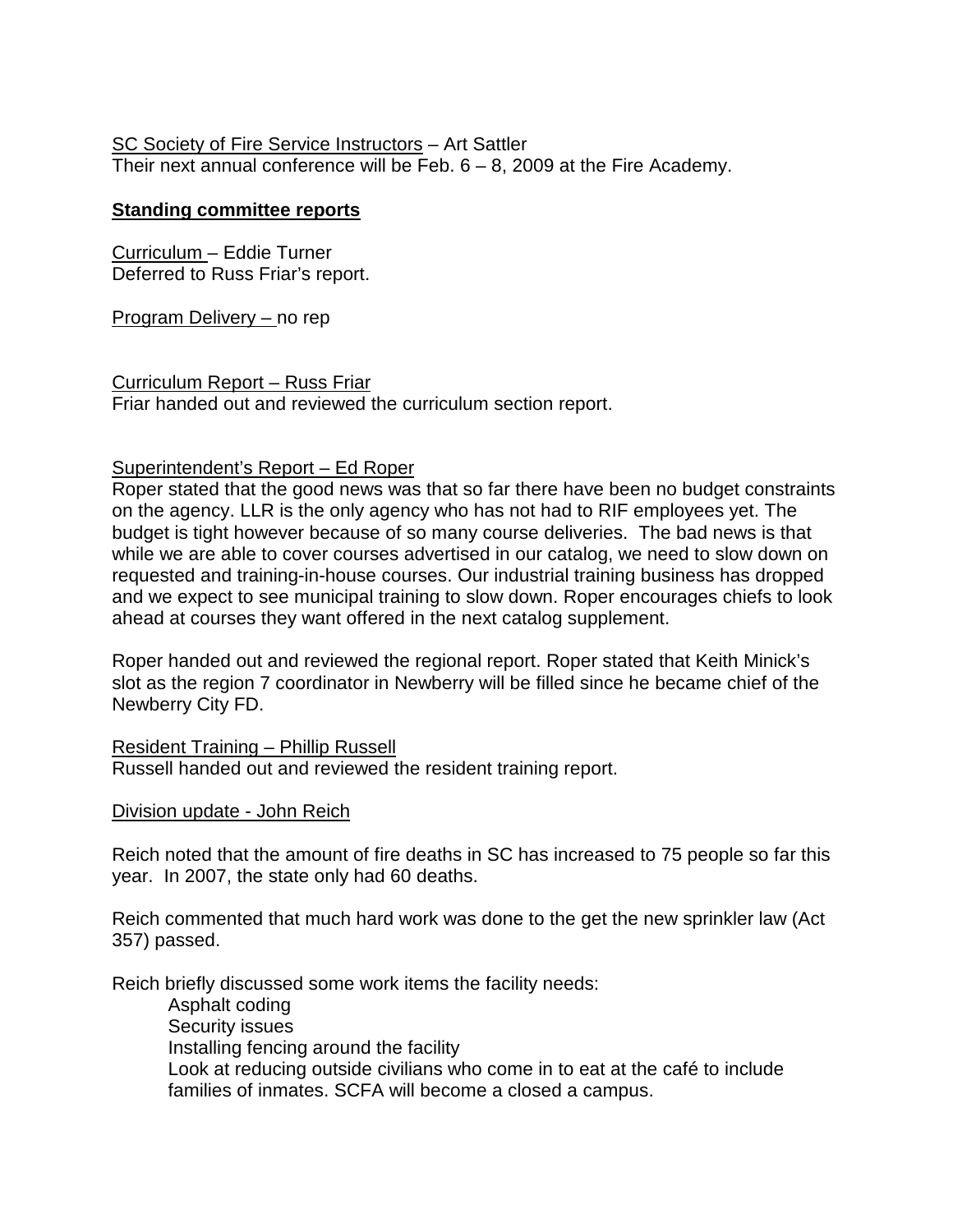## Old Business

None

#### New Business

1 -- Jones read the following motion:

*"A motion has been made by the SC State Firefighters Association calling for, through the Fire School Advisory Board and due to the direct recognition of the importance being placed on the issue by the Firefighter's Association's 17,411 members, the SC Fire Academy to train 16 and 17 year olds. The desired training classes should include but are not limited to ICS, building construction, hazardous material awareness and operations level, introduction to Wildland fire behavior, and any others that will fully allow the development of what this state's fire service recognizes to be a valuable recruitment and retention tool in this age bracket for the survival of our volunteer system of firefighters. Further, this motion requests a reply in writing from the Academy offering specific steps it will take to implement these training objectives. Also, this motion will be forwarded to other fire service organizations asking that they pass a similar motion and offer similar direction to the State's Fire Academy."*

Lavarn Lucas made a motion to forward this request to the Fire Academy for a response. Art Sattler made a  $2^{nd}$  to the motion.

Discussion: Reich stated LLR's stance as an employment issue, child labor laws, minor custodial issues, supply and demand for classes. This should be a local issue. Firefighting is a dangerous profession and not for children. After LLR's negative response, the SCFA pursued working with the Boy Scouts of America and the Explorer program to take our 1152 program. Sharon Dantzler states that no laws have changed and LLR has not changed its response.

Jones stated that the Firefighter's Association wants LLR's stance in writing. The motion on the table was only to pass the request for a response. This response needs to be specific and include any code of laws, etc.

Jones called for a vote on this motion. All were in favor and the motion passed.

2 – Jones handed out a sample of Firefighter I competency sheets that he would like to see a link for on the State Firefighter's web site.

Discussion: Following Jones' comments on how this would be helpful to individual departments on drill nights Russ Friar made the following offer. Electronic files of each Performance Task Manual would be forwarded to Joe Palmer for placement on the SC State Firefighters Website or have a link created to the Fire Academy's Website. Each task manual contains all the required skill sheets and a competency profile sheet for each level. Friar also stated they would be available on the Fire Academy's Website within a week.